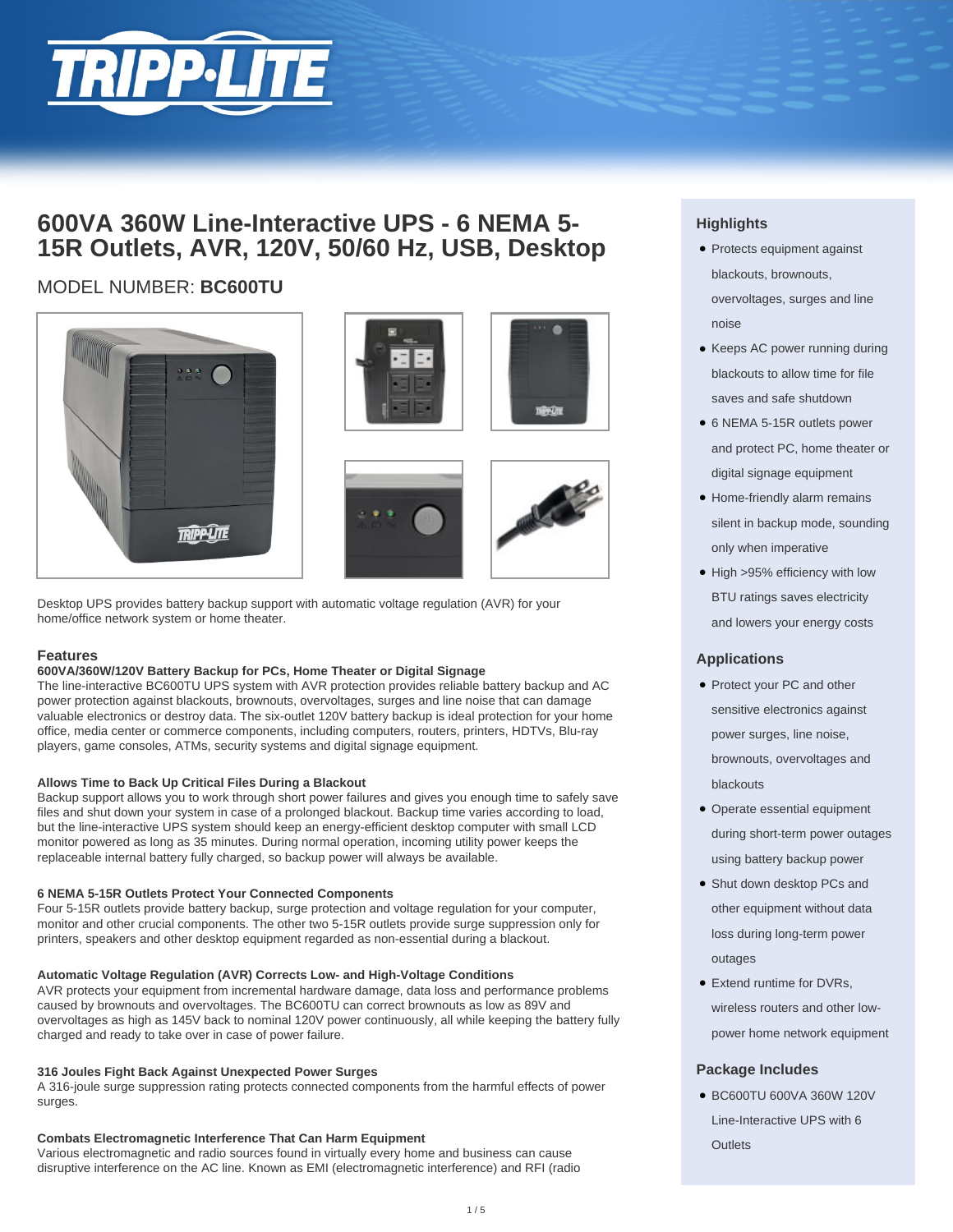

frequency interference), this line noise is a common cause of performance problems and can lead to incremental hardware damage, data corruption and audio/video transmission problems. The BC600TU incorporates technology that filters out disruptive line noise so that it won't affect your equipment.

### **Designed for High Efficiency to Help You Save Money and Protect the Environment**

A >95% efficiency rating reduces BTU emissions, energy consumption and, ultimately, your energy costs.

### **Home-Friendly Silent Alarm and Diagnostic LEDs Keep You Informed 24/7**

The UPS remains silent in both line and battery backup modes. The alarm sounds only to report low battery, battery replace, overload and fault condition. Front-panel LEDs report line and battery mode operation.

#### **HID-Compliant USB Port Allows for Automatic Saves and Shutdowns**

This USB port connects the BC600TU to a computer running Tripp Lite's free downloadable PowerAlert® software to enable safe unattended file saves and system shutdown in case of a prolonged power failure. USB cable is included.

### **Compact Housing Compatible with Easy Desktop Installation**

The space-saving ABS tower fits on a desktop, shelf or any other flat surface convenient to your workstation or home theater. The five-foot power cord with NEMA 5-15P plug connects to any compatible AC outlet.

# **Specifications**

| <b>OVERVIEW</b>                          |                                     |  |
|------------------------------------------|-------------------------------------|--|
| <b>UPC Code</b>                          | 037332239051                        |  |
| <b>UPS Type</b>                          | Line-Interactive                    |  |
| <b>INPUT</b>                             |                                     |  |
| Rated input current (Maximum Load)       | 6A                                  |  |
| Nominal Input Voltage(s) Supported       | <b>120V AC</b>                      |  |
| <b>UPS Input Connection Type</b>         | $5-15P$                             |  |
| <b>Input Circuit Breakers</b>            | 7A                                  |  |
| UPS Input Cord Length (ft.)              | 5                                   |  |
| UPS Input Cord Length (m)                | 1.5                                 |  |
| <b>Recommended Electrical Service</b>    | 15A 120V                            |  |
| Input Phase                              | Single-Phase                        |  |
| <b>OUTPUT</b>                            |                                     |  |
| Output Volt Amp Capacity (VA)            | 600                                 |  |
| <b>Output Watt Capacity (Watts)</b>      | 360                                 |  |
| Nominal Voltage Details                  | 120v nominal output in battery mode |  |
| <b>Frequency Compatibility</b>           | 50 / 60 Hz                          |  |
| Output Voltage Regulation (Line<br>Mode) | 120V (+6%/-12%)                     |  |

- USB cable
- Owner's manual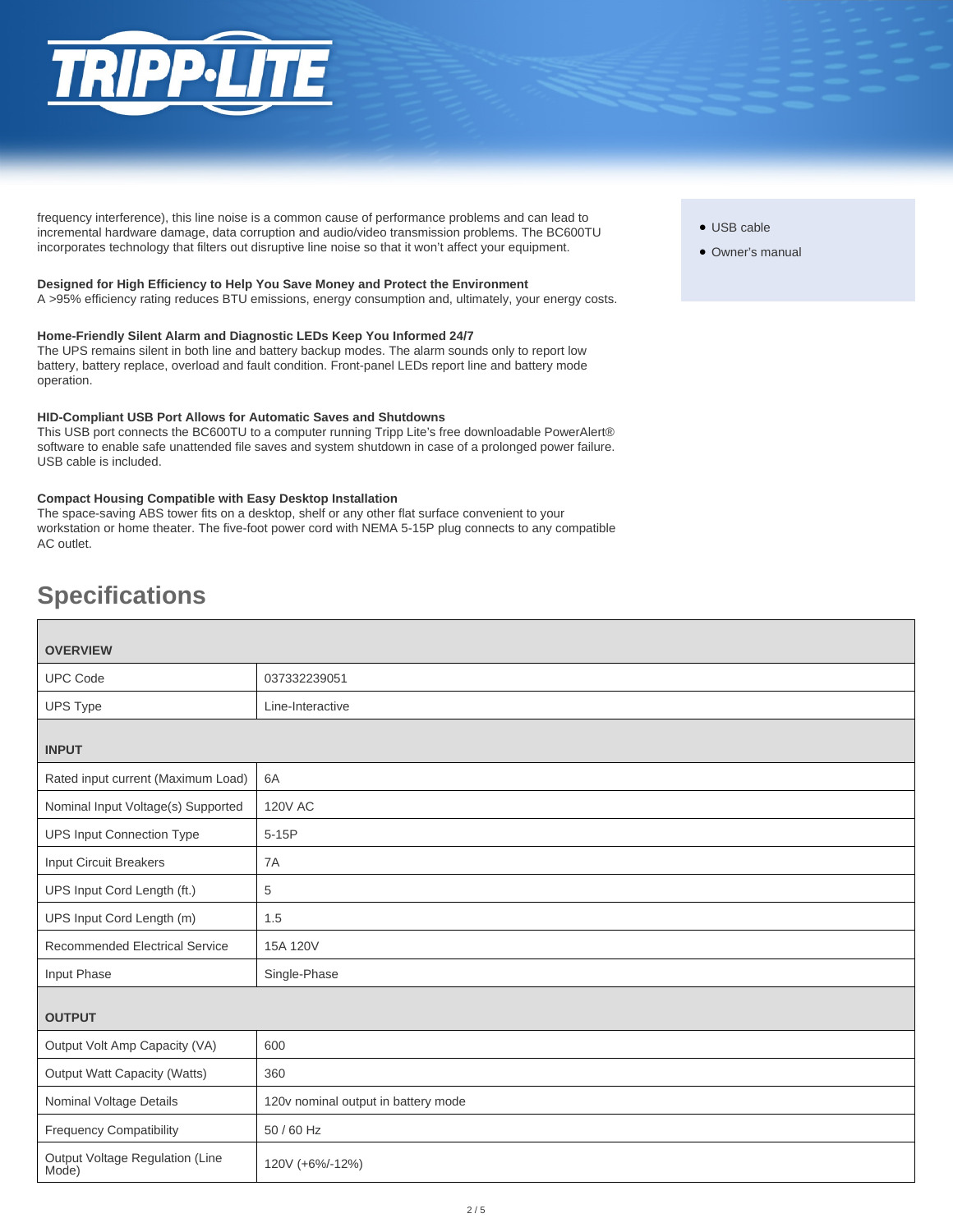

| <b>Output Voltage Regulation (Battery</b><br>Mode)        | 120V (±10%)                                                                                                                                                  |  |
|-----------------------------------------------------------|--------------------------------------------------------------------------------------------------------------------------------------------------------------|--|
| <b>UPS Output Receptacles (Surge</b><br>Suppression Only) | 4 UPS outlets, 2 surge-only outlets                                                                                                                          |  |
| Output AC Waveform (AC Mode)                              | Pure sine wave                                                                                                                                               |  |
| Output AC Waveform (Battery<br>Mode)                      | PWM sine wave                                                                                                                                                |  |
| Nominal Output Voltage(s)<br>Supported                    | 110V; 115V; 120V                                                                                                                                             |  |
| <b>Output Receptacles</b>                                 | $(6)$ 5-15R                                                                                                                                                  |  |
| Individually Controllable Load Banks                      | No                                                                                                                                                           |  |
| <b>BATTERY</b>                                            |                                                                                                                                                              |  |
| Full Load Runtime (min.)                                  | 0.5 min. (360w)                                                                                                                                              |  |
| Half Load Runtime (min.)                                  | 5.7 min. (180w)                                                                                                                                              |  |
| DC System Voltage (VDC)                                   | 12                                                                                                                                                           |  |
| Battery Recharge Rate (Included<br>Batteries)             | 8 hours (10% to 90%)                                                                                                                                         |  |
| Internal UPS Replacement Battery<br>Cartridge             | <a class="productLink" href="//&lt;br&gt;UPS-Replacement-Battery-Cartridge-Tripp-Lite-APC-Belkin-&lt;br&gt;Best-Powerware-Liebert-other-UPS~RBC51">RBC51</a> |  |
| <b>Battery Access</b>                                     | Battery access door                                                                                                                                          |  |
| <b>Battery Replacement Description</b>                    | Replaceable internal batteries (see manual)                                                                                                                  |  |
| Expandable Runtime                                        | <b>No</b>                                                                                                                                                    |  |
| <b>VOLTAGE REGULATION</b>                                 |                                                                                                                                                              |  |
| Voltage Regulation Description                            | Automatic voltage regulation (AVR) maintains line power operation with an input voltage range of 89 to 145                                                   |  |
| <b>Overvoltage Correction</b>                             | Input voltages between 128 and 149 are reduced by 15%                                                                                                        |  |
| <b>Undervoltage Correction</b>                            | Input voltages between 89 and 108 are boosted by 18%                                                                                                         |  |
| USER INTERFACE, ALERTS & CONTROLS                         |                                                                                                                                                              |  |
| Switches                                                  | Power off/on switch                                                                                                                                          |  |
| Audible Alarm                                             | UPS remains silent in battery backup mode; Alarm sounds only to report low-battery, fault, overload and replace-<br>battery conditions                       |  |
| <b>LED</b> Indicators                                     | Set of 3 status LEDs report line power mode (green), battery mode (yellow) and battery-low, overload, battery<br>replace and fault conditions (red)          |  |
| <b>SURGE / NOISE SUPPRESSION</b>                          |                                                                                                                                                              |  |
| <b>UPS AC Suppression Joule Rating</b>                    | 316                                                                                                                                                          |  |
| <b>UPS AC Suppression Response</b><br>Time                | Instantaneous                                                                                                                                                |  |
| EMI / RFI AC Noise Suppression                            | Yes                                                                                                                                                          |  |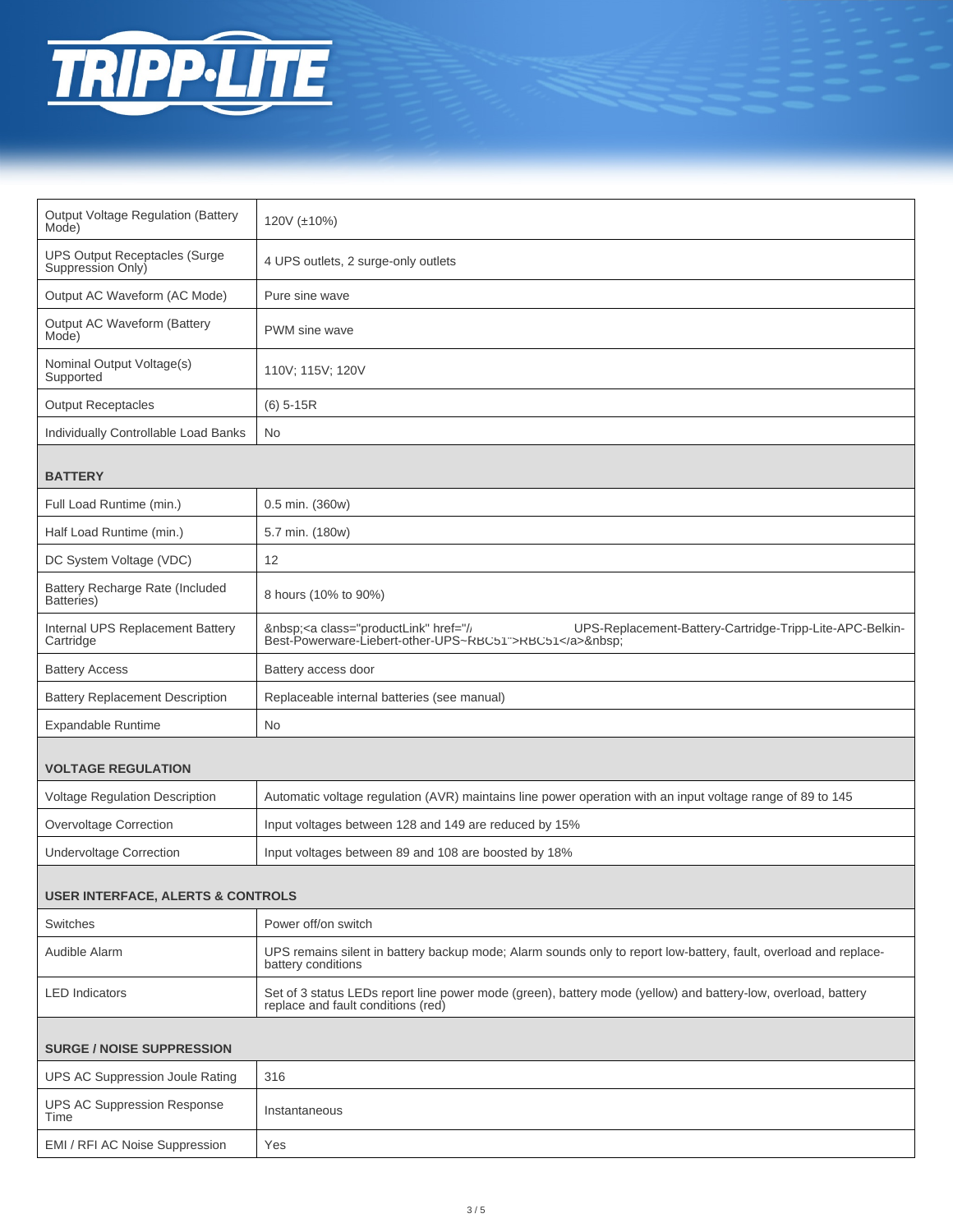

| <b>PHYSICAL</b>                                                  |                                                                                                                                 |  |
|------------------------------------------------------------------|---------------------------------------------------------------------------------------------------------------------------------|--|
| Installation Form Factors Supported<br>with Included Accessories | Tower                                                                                                                           |  |
| Primary Form Factor                                              | Desktop                                                                                                                         |  |
| Primary UPS Depth (mm)                                           | 345                                                                                                                             |  |
| Primary UPS Height (mm)                                          | 160                                                                                                                             |  |
| Primary UPS Width (mm)                                           | 122                                                                                                                             |  |
| Shipping Dimensions (hwd / in.)                                  | 9.80 x 7.20 x 16.30                                                                                                             |  |
| Shipping Weight (kg)                                             | 5.31                                                                                                                            |  |
| <b>UPS Housing Material</b>                                      | <b>ABS</b>                                                                                                                      |  |
| <b>UPS Power Module Dimensions</b><br>(hwd, in.)                 | $6.3 \times 4.8 \times 13.6$                                                                                                    |  |
| UPS Power Module Weight (kg)                                     | 4.81                                                                                                                            |  |
| UPS Power Module Weight (lbs.)                                   | 10.6                                                                                                                            |  |
| <b>ENVIRONMENTAL</b>                                             |                                                                                                                                 |  |
| <b>Operating Temperature Range</b>                               | +32 to +104 degrees Fahrenheit / 0 to +40 degrees Celsius                                                                       |  |
| Storage Temperature Range                                        | +5 to +113 degrees Fahrenheit / -15 to +45 degrees Celsius                                                                      |  |
| <b>Relative Humidity</b>                                         | 0 to 90%, non-condensing                                                                                                        |  |
| AC Mode BTU / Hr. (Full Load)                                    | 41                                                                                                                              |  |
| AC Mode Efficiency Rating (100%<br>Load)                         | >95%                                                                                                                            |  |
| <b>COMMUNICATIONS</b>                                            |                                                                                                                                 |  |
| <b>PowerAlert Software</b>                                       | For local monitoring via the UPS's built-in communication ports, download PowerAlert Local software at<br>http://<br>poweralert |  |
| <b>Communications Cable</b>                                      | USB interface cable included                                                                                                    |  |
| WatchDog Compatibility                                           | Supports Watchdog application, OS and hard-reboot restart options for remote applications                                       |  |
| Network UPS Tools Compatibility                                  |                                                                                                                                 |  |
| <b>Communications Interface</b>                                  | USB (HID enabled)                                                                                                               |  |
| <b>LINE / BATTERY TRANSFER</b>                                   |                                                                                                                                 |  |
| <b>Transfer Time</b>                                             | 6 milliseconds typical (10 milliseconds max)                                                                                    |  |
| Low Voltage Transfer to Battery<br>Power (Setpoint)              | 89                                                                                                                              |  |
| High Voltage Transfer to Battery<br>Power (Setpoint)             | 145                                                                                                                             |  |
| <b>SPECIAL FEATURES</b>                                          |                                                                                                                                 |  |